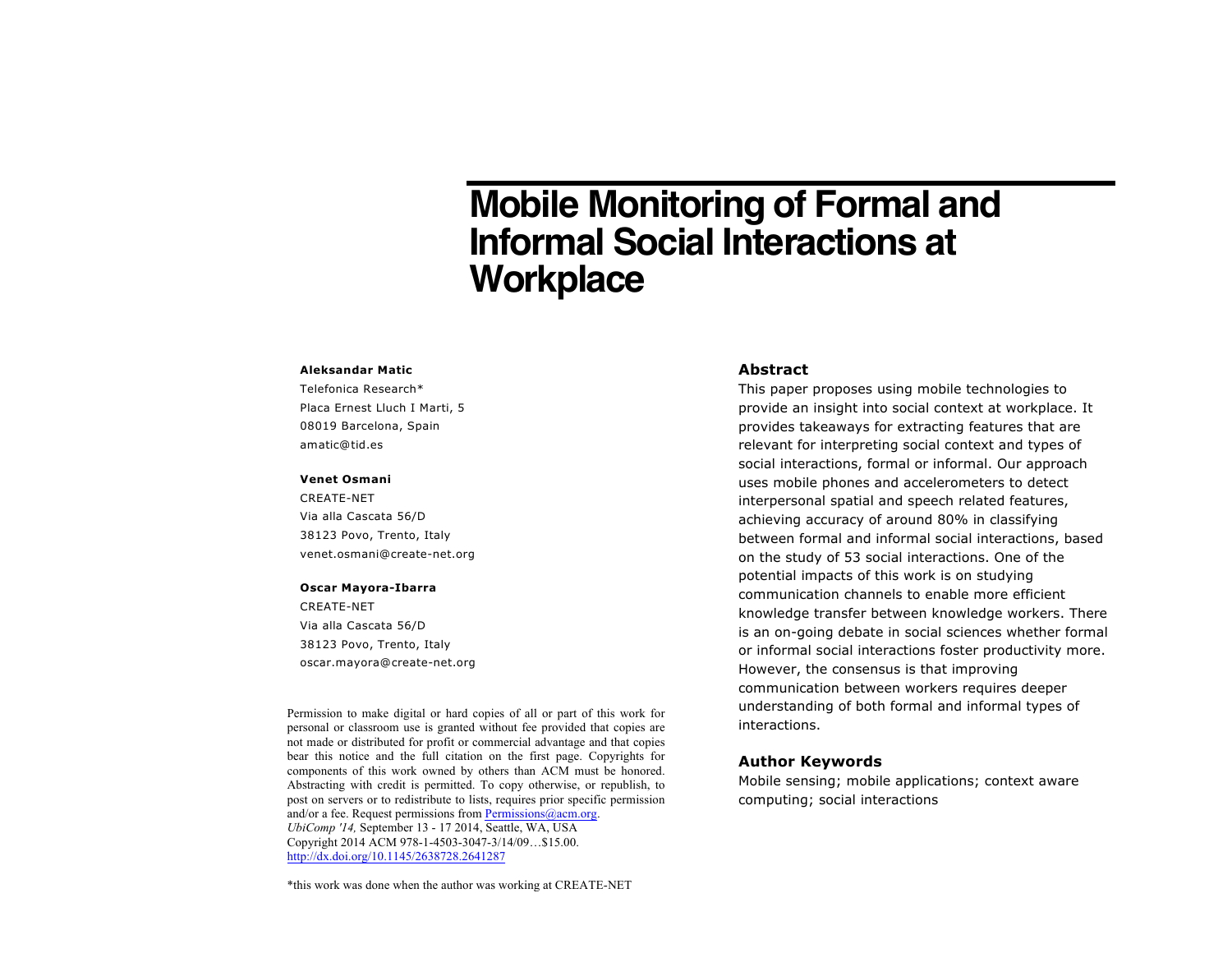## **ACM Classification Keywords**

H.1.2. [Models and Principles]: User/Machine Systems – Human factors, Human information processing

## **Introduction**

In 1995 Savage [1] described the future in which 2% of the working population will work on the land, 10% will work in industry and the rest will be knowledge workers. Although such future has not come true yet, the trends in previous years indicate that Savage's predictions were not random. According to the statistics in the US [2], knowledge workers already constitute 70% of the labour force. Whereas productivity of manual workers has been thoroughly investigated and a variety of strategies for its improvement have been proven, increasing productivity of knowledge workers represents a more complex objective and still little is known about the underlying principles. Mc. Dermott [3] estimated that 38% of time knowledge workers spend searching for information which is the fact that opens a promising avenue for investigation, namely how to improve ways of exchanging and distributing relevant information in order to save workers' time and consequently increase their productivity [4][5]. In this regard, various studies investigated methods for improving communication channels to enable more efficient knowledge exchange between employees as well as to boost their close collaboration and coordination. Most of the studies suggested the promotion of informal types of communication [6] since it has been found that such interactions play a crucial role in maintaining work and in achieving an overall success of a company. However, there are several studies which showed the opposite thus promoting formal over informal interactions as the way for an efficient knowledge transfer [7]. In the attempt to

emphasize both, Krackhardt and Hanson described: "If the formal organization is the skeleton of a company, the informal is the central nervous system driving the collective thought processes, actions, and reactions of its business units" [8]. Ultimately, there is a general consensus that improving communication channels require a deeper understanding of both formal and informal types of interactions [6] [7] [9].

Despite the fact that enterprises were increasingly investing in projects designed to improve knowledge management, the lack of theoretical findings still limits significant discoveries in this field [10][5]. Difficulties in objectively measuring informal/formal networks is a key challenge towards making substantial steps in the efficient information transfer and consequently increase productivity in knowledge-driven communities [9]. Formal and informal communication networks have been investigated in the past using the standard interaction data collecting methods – engaging observers to take notes or through conducting selfreports. Such methods of reconstructing social interactions are error prone [11] and can even lead to contradictory results in this area [9]. This is attributed to the fact that periodical surveys fail in capturing temporal aspects i.e. they are prone to miss all the individual social interactions [12]. This is an important aspect considering the fact that social networks in companies are typically characterized by temporal changes.

Automatic data collection methods have shown huge potential to overcome the limitations of self-reporting methods in social sciences. However, the problem of analysing formal and informal structures in an automatic way, thus acquiring new theoretical findings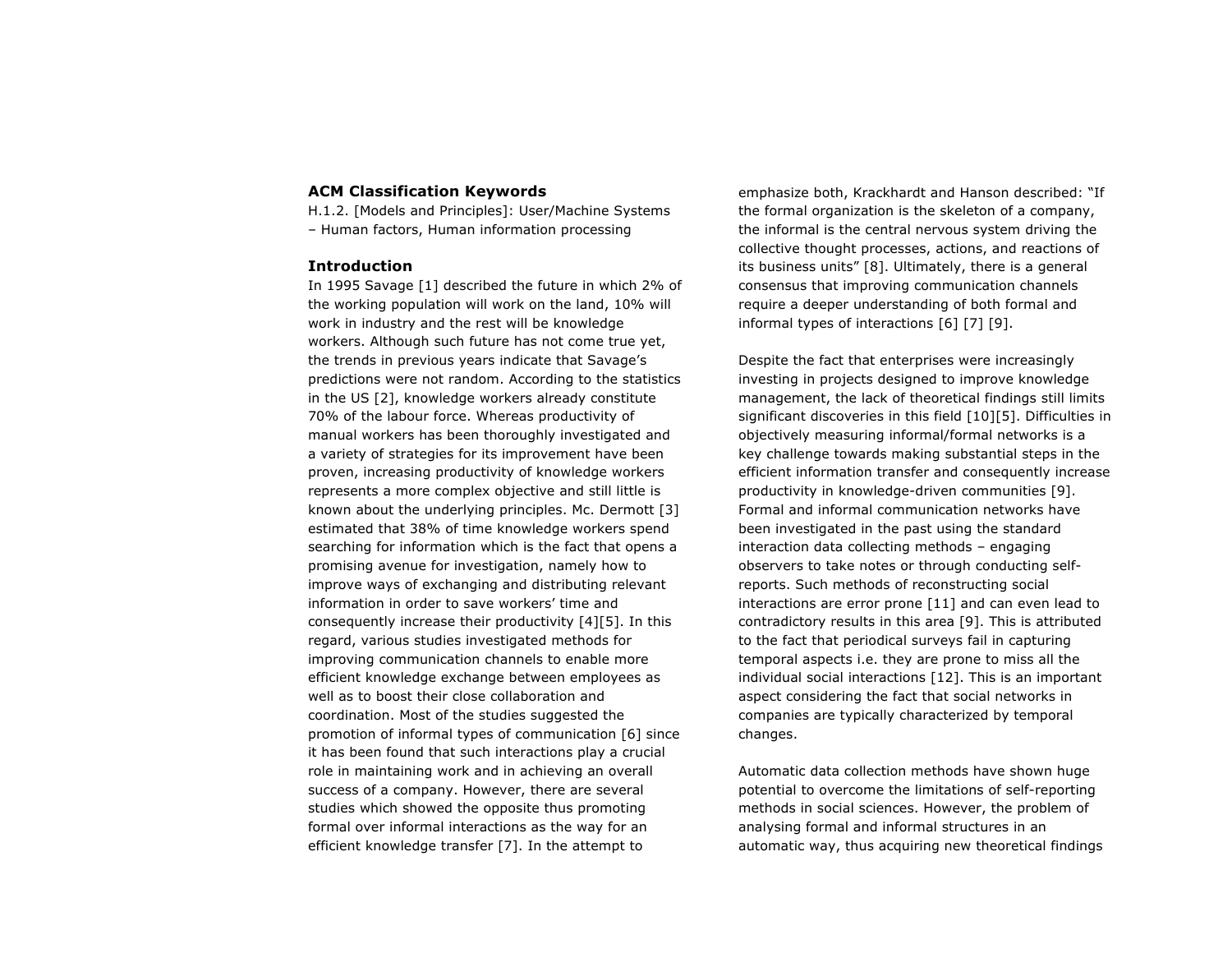| ormal<br>$\cdots$ | c<br>Inform<br>al |
|-------------------|-------------------|
|                   |                   |

•Scheduled in advance •Arranged participants •Participants in role •Present agenda •One-way •Impoverished content •Formal language & Speech register

•Unscheduled •Random participants •Participants out of role •Unarranged agenda •Interactive •Rich content •Informal language & Speech register

**Figure 1:** Formality Dimension of Communication [6]

about knowledge transfer [9] has not gained enough attention in social computing community. Analysis of social networks was extensively addressed by using MIT's Sociometer [13], [14], [15] and mobile phones [16] [17] focusing on mapping the structure of networks by inferring who and when interacted. Yet, the type of individual social interactions (informal vs formal) remained unknown, typically because of the content of the conversation was inaccessible due to privacy. Along this line, Do and Gatica-Perez [18] recognized the types of social interactions by analysing continuously sampled Bluetooth data. They performed longitudinal data analysis thus they did not focus on temporal aspects i.e. they did not detect social interactions that occur on a small spatio-temporal scale, rather providing an aggregated picture over longer time scale.

In this paper we focus on the use of mobile technologies to infer the type (formal vs. informal) of on-going social interactions that occur on small spatiotemporal scale. We consider different categories of features related to nonverbal cues that characterize face-to-face conversations that are relevant for formal and informal interaction classification. We present the results of a feasibility study of inferring the types of social interactions relying on a mobile phone and an external accelerometer, which automatically detects speech activity and interpersonal spatial settings.

## **Monitoring setup**

In our previous work [29] we presented a mobile platform for recognizing the occurrence of social interactions and discussed various trade-offs in automatic monitoring of face-to-face conversations. The platform consists of a mobile phone sensing system

for inferring interpersonal distances (with a median accuracy of 50cm, relying on Received Signal Strength analysis of WiFi hotspot) and inferring relative body orientation (relying on phone's compass sensor). In addition, speech activity was detected using off-theshelf accelerometer attached at the chest level to detect vibrations generated by vocal chords. Our goal was to address drawbacks of previous solutions that either i) require expensive infrastructures, constraining applications to pre-equipped rooms, or ii) involve specialised devices that are not available off-the-shelf, or iii) provide limited accuracy in gathering real-time data with spatial-temporal granularities, or iv) use microphone, whose activation raises privacy concerns in monitored subjects. For further details about our monitoring platform, please refer to [29].

## **Spatial and Speech Activity Features for Formal vs Informal Interaction Classification**

Despite a common understanding of the distinction between formal and informal conversations, the difference between the two lacks a clear-cut definition. It also varies across different scientific disciplines. Considering our goal of identifying social contexts in the working environment, we relied on the distinctions provided in the field of social psychology. Referring to the social psychology literature, Kraut et al. [6] emphasized several variables for discriminating between formal and informal communications in the workplace – time scheduling, involved participants and their roles, agenda, content and language of the conversation (Figure 1). These variables provided a good foundation for designing the questionnaire to classify social encounters with respect to the level of their formality. In our work, we refer to this study as a guideline, both for annotating the ground-truth in the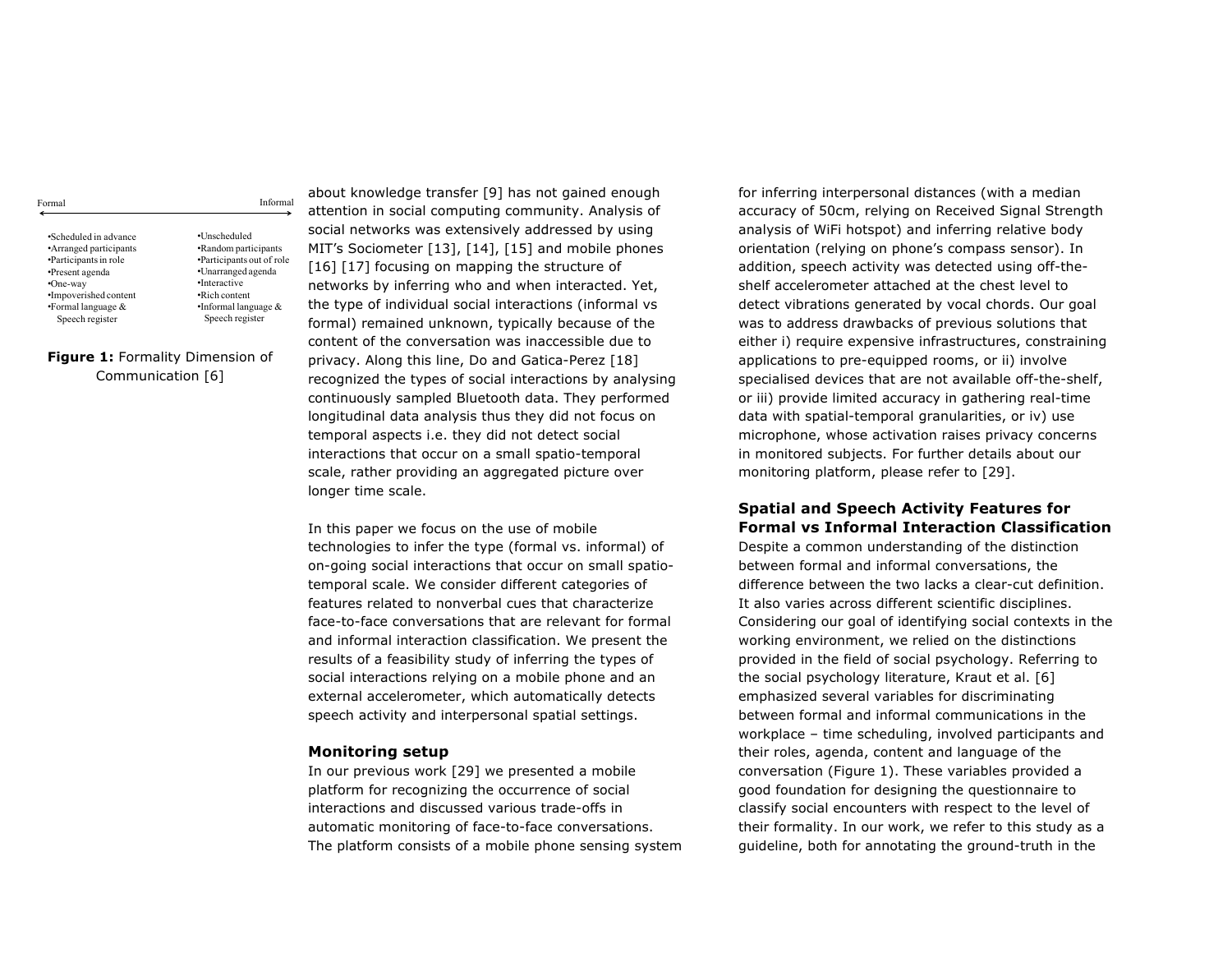experiments and for identifying meaningful features for interpreting the social context.

#### *Speech Activity Features*

Several variables that indicate the differences between formal and informal interactions (Figure 1) are reflected through speech activity characteristics of the conversation, including the level of interaction/oneway-speech, richness of the content, speech register and the degree of language formality. Since acquiring the content of conversations would have raised privacy issues, we do not take the formality level of language and the spectrum of content in our consideration. As such, in our experiments, we do not use speech related features as we use an off-the-shelf accelerometer to detect speech activity. The level of interaction is estimated based on the amount of speaking for each participant, using accelerometer data. In particular, the distribution of the amount of speaking time for each participant is a suitable feature for the classification between formal and informal contexts. This provides a way to quantify the level of interactivity i.e. "One-way" vs. "Interactive" (Figure 1) as proposed in [6].

Furthermore, since dominance and status of participants in social interactions has been shown to be correlated with speech related cues (including speaking energy [19], speaking length and turns [20], and interruptions in conversation [21]) it can be speculated that the roles of participants (illustrated in Figure 1 by the variable "participants in role") is reflected through speech activity patterns. Jayogopi [22] extracted a number of features in order to estimate status and dominance in social interactions, including speaking energy, speaking length, number of speaking turns, turn duration, number of successful and unsuccessful

interruptions, and several derived cues. The study demonstrated that the aforementioned nonverbal cues contribute to detection of the most dominant person and also group conversational context identification (regarding "competitive vs. cooperative" and "brainstorming vs. decision making" classifications). As speaking duration for each participant can be recognized using our accelerometer-based method, this allows the extraction of the two relevant features, namely speaking length index (analyzed in [22] for dominance recognition) and speaking length distribution index (analyzed in [22] for "competitive vs. cooperative" and "brainstorming vs. decision making" classifications). Speaking length index is calculated as the sum of total amount of time that each person spent speaking divided by the overall interaction duration. Speaking length distribution index was calculated applying the following algorithm:

1) Compose the vector A representing the levels of participation for each subject in the conversation with respect to the others, *t(i) /* Σnt(i) where n is the number of subjects and *t*(*i*) represents an amount of time that *i-*th subject was speaking during the overall duration of social interaction.

2) Using Bhattacharyya distance [24], compare vector A with the uniform vector which is of the same dimension n being constituted of values 1/n.

This method yields a value between 0 and 1 for each social interaction, where 0 corresponds to the social interaction where all participants have spoken an equal amount of time while 1 corresponds to a conversation in which solely one participant was talking. Speaking length distribution index reflects the level of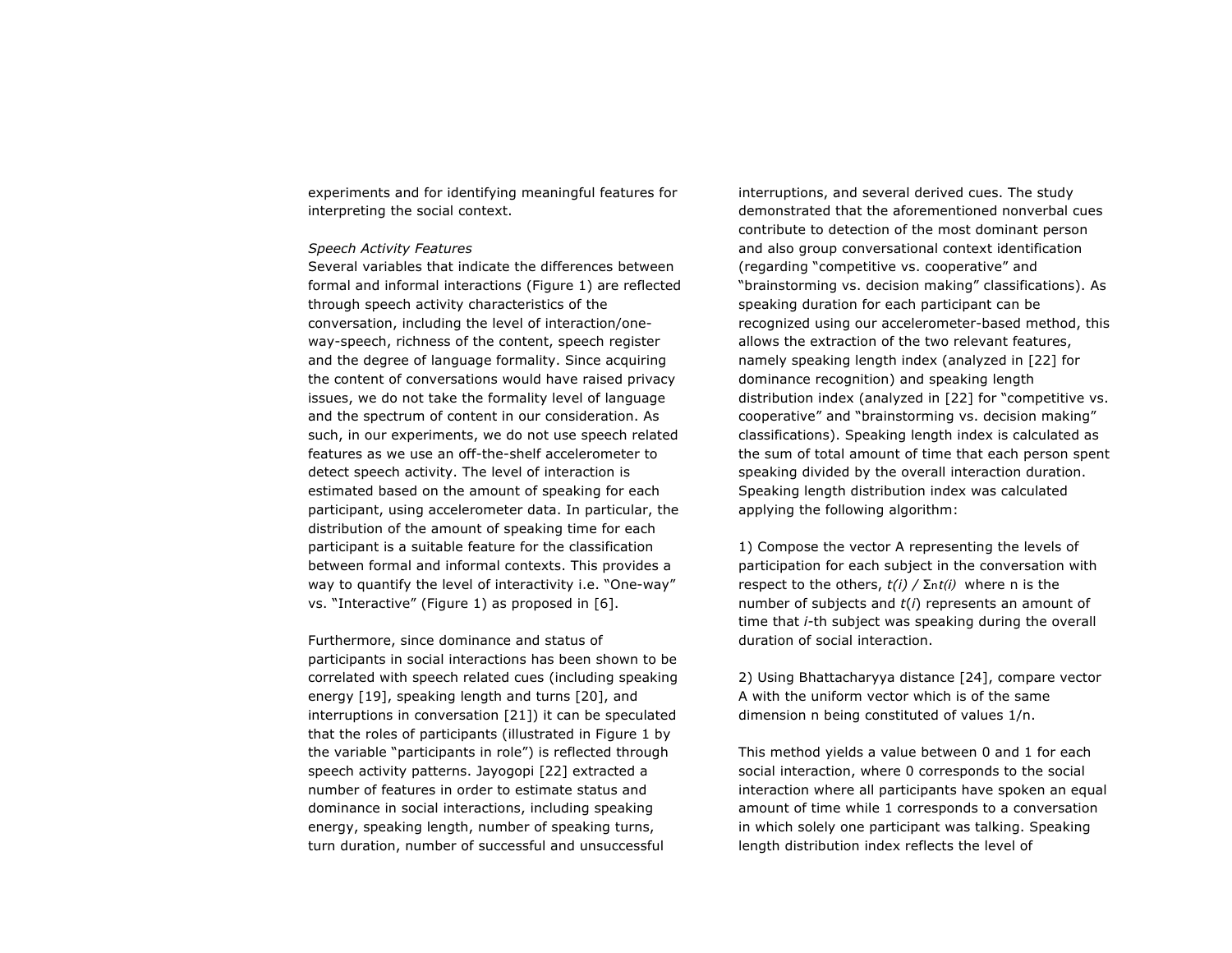interactivity in a social interaction, represented in Figure 1 by the variable "one-way" vs "Interactive", which characterizes the difference between formal and informal context.

#### *Spatial Features*

The main postulates of the proxemics study [25] suggest that people unconsciously organize the space around them, corresponding to different degrees of intimacy. Colloquial knowledge suggests that having a chat with a close friend and talking to the boss differ in spatial settings conventions i.e. interpersonal distance is affected by level of formality in social interaction. According to social psychology, the formality is bounded with roles and hierarchies among participants [6] (in Figure 1 described with the variable "participants in/out of role") which is further mirrored in spatial arrangements. The matching between social relations and the spatial formations in social interactions was also investigated using a computer vision system for estimating distances between subjects, confirming a strong positive correlation [26]. Therefore, we selected interpersonal distance as a classification feature in the attempt to classify between formal and informal social context.

In addition, our monitoring platform provides measures of relative body orientation and its standard deviation (which represents an index of stable relative body position between participants) which, in our previous study [27], demonstrated high predictive power of detecting the occurrence of social interactions. Since, relative body orientation has been used to describe the immediacy of interaction, subject's attitude or similar phenomena in social interactions [28], we hypothesised that body orientation related cues (namely relative

body orientation and its standard deviation) also correlate with the level of formality, having included it in our classification analysis.

# **Overview of the Classification Problem – Temporal and Cumulative Features**

Interpersonal distance, relative body orientation and its standard deviation are captured in temporal scale, (every 10 seconds) during an ongoing social interaction, and will be referred to as *temporal*  features. These *temporal* features are calculated for each pair of subjects that participate in the same social interaction. In contrast, speaking length and speaking length distribution indices result in one value that characterizes the completed social interaction, which will be referred to as *cumulative* features. Unlike *temporal* features that refer to pairs of subjects in conversation, *cumulative* features describe the entire group behaviour during a face-to-face encounter.

Furthermore, we also analysed location and duration of conversation, *attributes* that can be assigned to each concluded social interaction and we combined them with the *cumulative* features in order to improve classification accuracy. Location is expressed as an index representing the probability of informal social interaction occurrence calculated solely based on the experience from the experiments (for instance, if 4 formal and 6 informal social interactions occurred in a building hall, this location is assigned with a value of 0.6). Location was automatically detected using the mobile phone. Duration refers to the number of minutes from initiating until concluding the conversation. It is important to consider that duration and location of formal and informal social interactions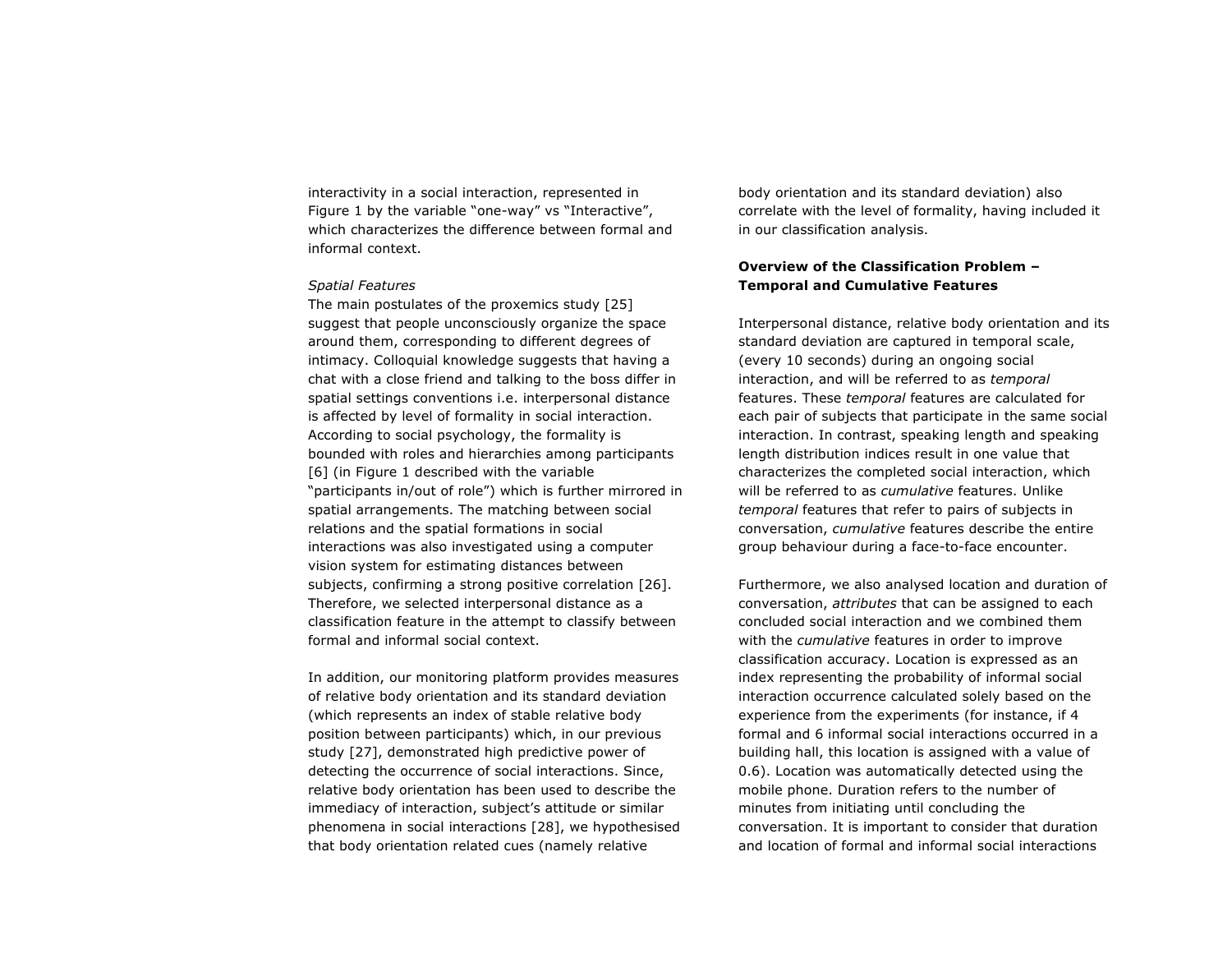| Interpersonal<br>distance                  | d            |
|--------------------------------------------|--------------|
| Relative body<br>orientation               | $\alpha$     |
| SD of relative<br>body orientation         | $\sigma$     |
| Speaking length<br>index                   | <b>SLI</b>   |
| Speaking length<br>distribution<br>index   | SL DI        |
| Duration<br>$\alpha$ f<br>social encounter | <b>DUR</b>   |
| Location index                             | <b>LOCIN</b> |

**Table 1:** Summarized Features for Formal vs Informal

are strongly dependent on various parameters including layout of a building or workers' routines. The goal of including these two attributes in the analysis of formal versus informal context classification was to investigate whether a heuristic-based approach can contribute to the classification model built for a particular workplace.

The summary of the *attributes* (highlighted with grey colour) and the *temporal*/*cumulative* features which are evaluated regarding formal and informal social interaction classification is given in Table 1 with corresponding denotations.

#### **Experimental setup and interaction data**

#### *Establishing ground-truth*

The questionnaire that we used to infer the groundtruth (formal or informal interaction) was designed according to the instructions provided by Kraut et al. [6] which categorized the context relying mostly on the degree to which the conversation was scheduled. The four categories for assessing the degree of preplanning conversation include: a) scheduled (previously scheduled/arranged interaction), b) intended (there was one initiator prompting other subject for the conversation), c) opportunistic (one participant planned to talk with another and took the advantage to have a conversation), d) spontaneous (there were no previous plans for the conversation). Each participant responded independently and the conversation was characterized with the least spontaneous answer following the order of scheduled < intended < opportunistic < spontaneous (for instance, if one reported opportunistic and another scheduled, the conversation was categorized as scheduled). The questionnaire used in our experiments included: demographic information, topic of

conversation (work related, non-work related), frequency of the communication between participants (every day, several times a week, once a week or less), period that participants knew each other (less than 3 months, between 3 months and one year, more than one year), and subjective description of the conversation (formal, informal). In several cases when answers by different subjects were not in concordance, single social interaction was assigned with the least reported value in terms of selecting the smallest reported frequency of communication, the smallest reported amount of time that subjects knew each other, the most formal reported context and the least formal topic of conversation.

Opportunistic and spontaneous meetings were always subjectively described as informal while scheduled ones were described as formal conversation, being in accordance with the distinctions between formal and informal context provided in [6]. Although the literature categorises intended meetings as informal, the participants were mostly reporting formal contexts as their subjective description. In these cases, the topic determined the formality: work-related was formal, otherwise the conversation was categorised as informal. Formal conversation was not affected by the frequency of interaction and the degree of familiarity between subjects. In other words, subjects were interacting formally, regardless of how long they knew each other. On the other hand, informal interactions were mostly occurring among subjects that knew each other better.

#### *Experimental scenarios*

The first experimental scenario was performed at several locations, including three meeting rooms, three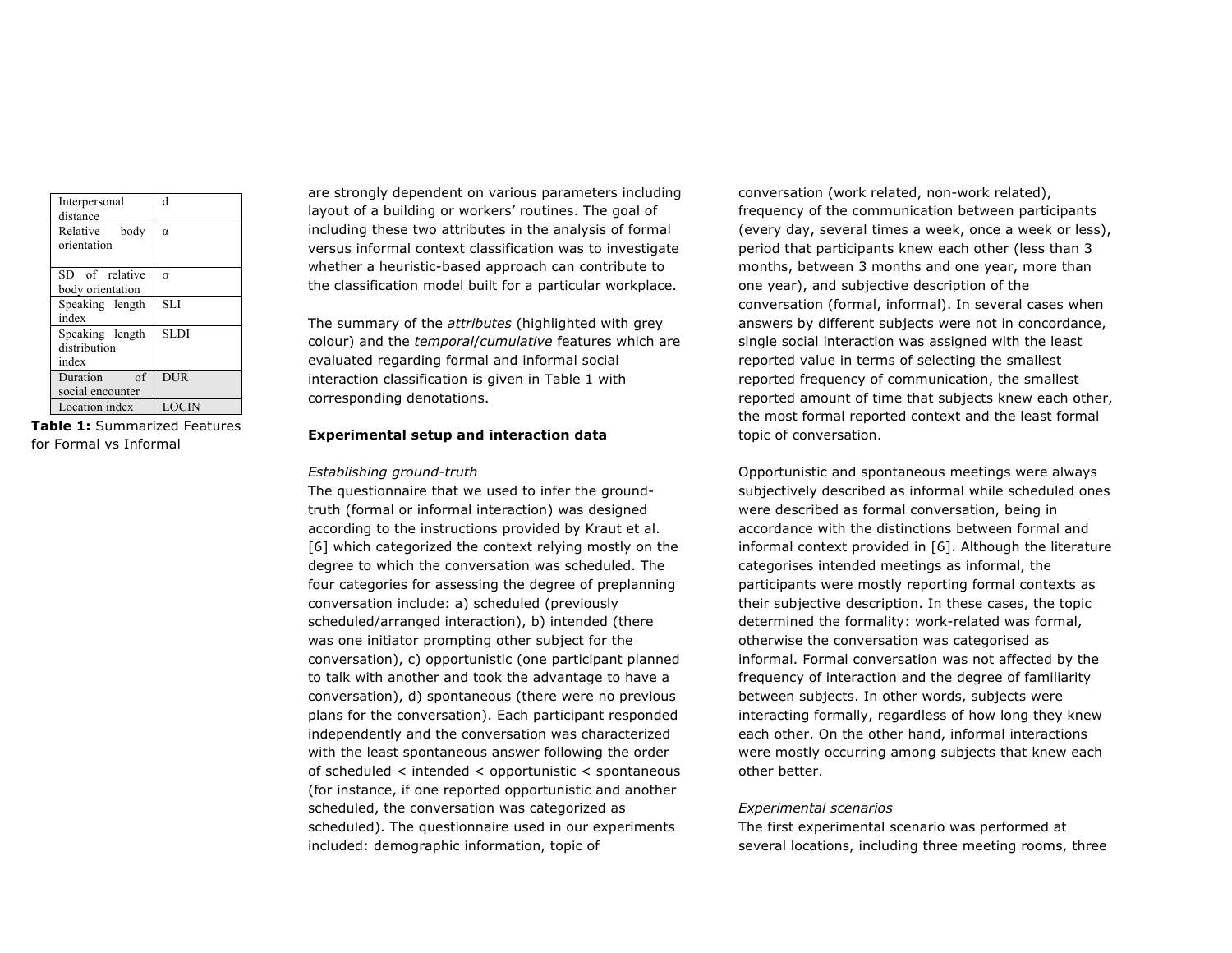offices, three coffee rooms, two balconies and an entrance hall, all environments with dimensions that did not physically confine subjects thus not affecting interpersonal distances. At randomly determined times, we interrupted face-to-face interactions that were about to occur or were already initiated by explaining to subjects that the investigation is on social interactions phenomena which does not require recording audio data. Afterwards, participants were provided with the equipment for monitoring (accelerometer for speech activity detection and smart phones that were sampling orientation and WiFi hotspot signal for distance [29]). In most cases, subjects accepted participation in experiments, however some refused wearing the accelerometer due to inconvenience of mounting it on the chest. They were given a case to carry the phone on the right hip thus the position of the phone with respect to the body was directly known. Once the social interactions ended, participants were asked to fill out a short check-box questionnaire (previously described) in order to infer whether the conversation was formal or informal. Overall, there were 30 face-to-face interactions collected, 21 informal (duration of 9±5 minutes) and 9 formal (duration 21±9minutes), which included participation of 50 subjects (33 males/17 females, with an age of 32.7±6.6 years). Wi-Fi and orientation were sampled with 1Hz and interpersonal distance / relative body orientation were estimated for each time frame of 10 seconds. In this experimental scenario, only 2 formal and 4 informal interactions were monitored through sensing modalities, the accelerometer and mobile phone.

In the second experimental scenario, we recruited four subjects that shared the same office (3 males and 1 female,  $29.0 \pm 1.4$  years) for 7 working days. Each day

(typically between 11h and 17h) they were carrying the monitoring equipment that included both speech and spatial settings detection. Participants were asked to fill-out the questionnaire after every meeting they had only with monitored subjects which resulted in 7 formal and 16 informal meetings with duration of 25±8 minutes and 8±7 minutes respectively.

Overall, we analysed 53 meetings (37 informal and 16 formal) monitored with mobile phones phone (providing spatial arrangement detection), out of which 20 informal and 9 informal were monitored with both sensing modalities (speech activity and spatial settings recognition).

## **Formal Vs Informal Interaction Classification Based on Cumulative features**

Speaking activity features were extracted using accelerometer-based approach while the duration of meetings was calculated directly. Location at the room level was detected using Wi-Fi fingerprinting method (fingerprints were previously captured in the locations of interest) or it was directly observed (which was feasible in the first experimental scenario). The predictive power of the cumulative features and attributes in classifying the social contexts is assessed using 10-fold cross validation and the results are presented in Table 2. The accuracy corresponds to the percentage of correctly classified social interactions ("*Overall*" column). As the sample was not balanced (20 informal and 9 formal interactions), Table 2 shows also the percentages of correctly classified formal interaction ("*formal*" column) and correctly classified informal interactions ("*informal*" column) separately. We used SVM and Naïve Bayes (KDE) methods. The former only slightly outperformed the latter thus for the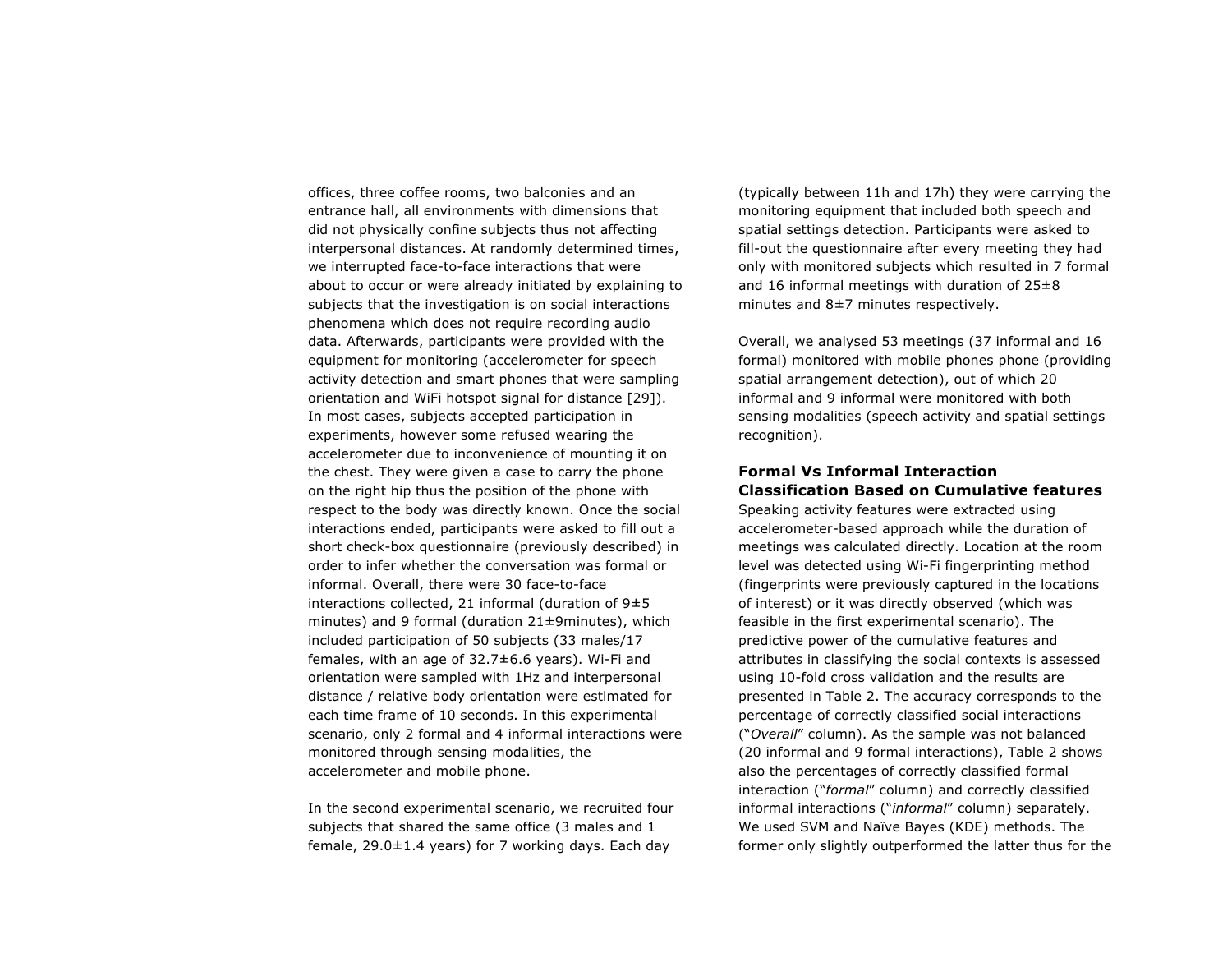| Feature         | Overall | Formal | <b>Informal</b> | S              |
|-----------------|---------|--------|-----------------|----------------|
| SLI             | 55%     | 44%    | 60%             | $\overline{2}$ |
| <b>SLDI</b>     | 66%     | 67%    | 68%             |                |
| SLI+SLDI        | 66%     | 78%    | 60%             |                |
| $SLI+DUR$       | 72%     | 78%    | 65%             | А              |
| $SLI+LOC$       | 66%     | 78%    | 60%             | W              |
| $SLDI+DUR$      | 76%     | 78%    | 70%             | f              |
| <i>SLDI+LOC</i> | 72%     | 89%    | 65%             | $\Omega$       |
| $SLI+LOC+DUR$   | 69%     | 78%    | 65%             |                |
| $SLDI+LOC+DUR$  | 79%     | 89%    | 75%             | O              |

**Table 2**. Formal vs Informal Classification (Cumulative Features)

simplicity reasons we present only SVM results in Table 2.

According to our results, Speaking Length Index (SLI) was not shown to be a discriminating feature between ormal and informal context providing the accuracy of nly 55% (a random guess would provide the accuracy of 50%). By combining SLI with the location or duration of meetings, the accuracy increased by up to 10%. As expected considering social psychology literature, Speaking Length Distribution Index (SLDI) that reflects the variable "one-way/interactive" (Figure 1) was more indicative for the classification. This suggests that in informal social interactions participants spent more balanced amount of time talking than in the case of formal context. When SLDI was combined with the location and/or duration of social interactions, the accuracy increased to 79%, while the fusion of SLI and SLDI improved only the detection of formal interactions.

Knowledge of location and duration improved the classification accuracy of selected cumulative features. These two attributes can be automatically extracted using the proposed mobile sensing modalities, however they require heuristics building, thus applicable in specific location only.

Speaking Length Index, which represents the proportion of time used by all the participants together during the duration of a social encounter was not shown to be discriminative. Speaking Length Distribution Index, which is reported in the literature to be very effective for estimating the most dominant person, demonstrated a moderate accuracy in

classifying between formal and informal context – being successful in 66% of cases. The best accuracy of 79% was achieved when combining SLDI with both location and duration of social interactions. This indicates that speaking activity related cues, extracted using solely an off-the-shelf accelerometer, can distinguish between formal and informal interaction context.

# **Formal vs Informal Interaction Classification based on Temporal features**

Whereas *cumulative* features refer to the group characteristics of an interaction, *temporal* features can be calculated for each pair of subjects during an ongoing social interaction. We calculated temporal features every 10 seconds; this time-frame duration was indicated by Groh et al [23] to be appropriate for capturing dynamic changes in social interactions. In order to assess the predictive power of interpersonal distance, relative body orientation and standard deviation of relative body orientation, we analysed these features for all the pairs of participants in the labelled social interactions. The accuracy was evaluated through 10-fold cross validation where the training set never included data samples acquired from the same social interaction (such as the other involved subjects) or from the same subjects (such as the data from the other social encounters) so as to not bias the result. The classification results (Table 3) demonstrate that interpersonal distance and standard deviation of relative body orientation are relevant features to infer the type of face-to-face communication, providing maximal accuracy of 81%. Unlike relative body orientation, computing standard deviation of orientation does not require the phone to be at a known place on the body thus allowing for an unobtrusive monitoring of subjects.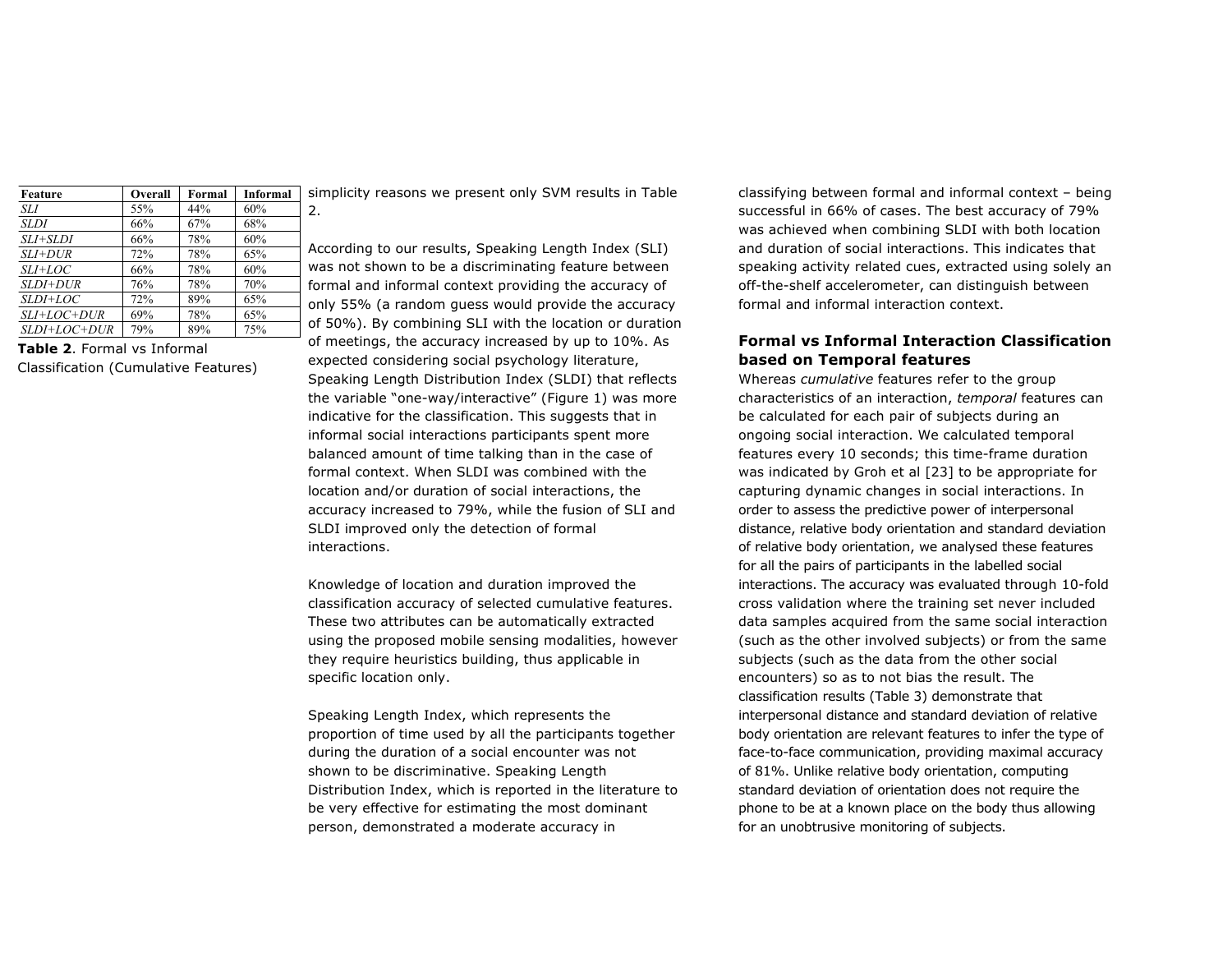| Feature vector        | Naïve Bayes (KDE) | <b>SVM</b> |
|-----------------------|-------------------|------------|
| $(d, \alpha)$         | 67%               | 68%        |
| $(d, \alpha, \sigma)$ | 76%               | 78%        |
| (d, σ)                | 78%               | 81%        |

**Table 3** Formal Vs Informal Classification (Temporal Features)

## **Conclusion**

This paper discussed the possibilities of using mobile sensing modalities for automatic classification of formal and informal types of social interactions. We relied on the social psychology literature for the guidelines in identifying nonverbal cues that are meaningful and informative for interpreting the social context. In particular, we selected a set of spatial and speech related features for the classification between formal and informal social interactions. Our evaluation demonstrated high predictive power (up to 81%) of spatial settings parameters that were extracted solely by using mobile phone sensing. When combining speech activity features with location or duration of a social interaction, the accuracy increases to 79%, indicating that in specific applications speaking activity related cues extracted by using solely an off-the-shelf accelerometer can distinguish between formal and informal interaction context.

## **Acknowledgements**

This work was partially supported by EIT ICT Labs.

#### **References**

[1] C. Savage, Fifth Generation Management, Second Edition: Dynamic Teaming, Virtual Enterprising and Knowledge Networking. Butterworth-Heinemann, 1996.

[2] U. M. Apte and H. K. Nath, "Size, structure and growth of the U.S. information economy.," in Managing in the in- formation economy. Springer, Heidelberg, pp 1–28, Springer, Heidelberg, 2007, pp. 1–28.

[3] M. Mcdermott, "Knowledge Workers: You can gauge their effectiveness," Leadersh. Excell., vol. 22, 2005.

[4] R. Cross, A. Parker, and L. Sasson, Networks in the knowledge economy. Oxford University Press, Oxford, 2003.

[5] S. Aral, E. Brynjolfsson, and M. Van Alstyne, "Information, technology and information worker productivity: task level evidence," in Proceedings of the 27th annual international conference on information systems, 2006.

[6] R. E. Kraut, R. S. Fish, R. W. Root, and B. L. Chalfonte, "Informal communication in organizations: Form, function, and technology," in Human reactions to technology: Claremont symposium on applied social psychology, 1990.

[7] R. Aalbers, O. Koppius, and W. Dolfsma, "On and off the beaten path: Transferring knowledge through formal and informal networks," Circ. Electron. Work. Pap. Ser., 2006.

[8] D. Krackhardt and J. R. Hanson, "Informal networks: the company behind the charts," Harv. Bus. Rev., vol. 74, no. 4, pp. 104–111, 1993.

[9] K. Fischbach, P. a. Gloor, and D. Schoder, "Analysis of Informal Communication Networks – A Case Study," Bus. Inf. Syst. Eng., vol. 1, no. 2, pp. 140–149, Dec. 2008.

[10] [M. ME, "What makes information workers productive," MIT Sloan Manag. Rev., vol. 49, no. 2, pp. 16–17, 2008.

[11] R. A. Hannemann and M. Riddle, Introduction to social network methods. University of California, Riverside, 2005.

[12] [B. P and H. DA, "Ties, leaders, and time in teams – strong inference about net-work structure's effects on team viability and performance," Acad. Manag. J., vol. 49, no. 1, pp. 49–68, 2006.

[13] T. Choudhury, "Sensing and modeling human networks," Massachusetts Institute of Technology, 2004.

[14] D. Olguin Olguin, B. N. Waber, T. Kim, A. Mohan, K. Ara, and A. Pentland, "Sensible organizations: technology and methodology for automatically measuring organizational behavior.," IEEE Trans. Syst.